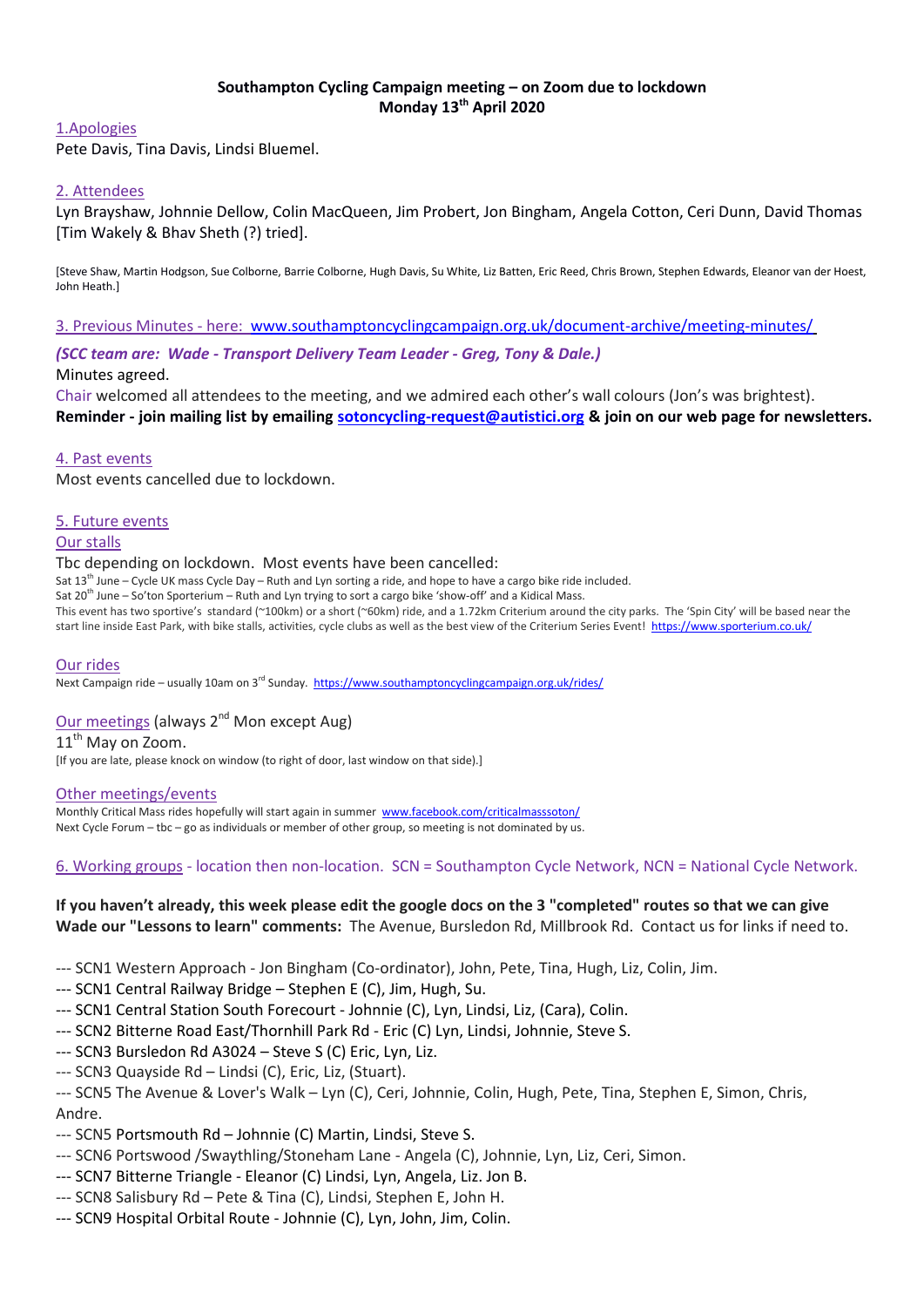--- City Centre – Lindsi (C), Stephen E, Hugh, Su, Liz. Chris, Simon.

Stephen, Hugh, Su and Lindsi wrote a report on all the locations they thought were dangerous including at least one which could result in the Council being held liable in the result of an accident - an incomplete contraflow which puts cyclists head to head with R turning motor vehicles. They looked at route connections and had the idea that a future report could look at routes to major destinations. Jim P said that there was no usable route from London Rd to Decathlon; there is no safe cycle route from London Rd to the Mayflower (without steps). We have at last got a reasonable route from London Rd/Bedford Place to the station N side, but what a lot of effort that was (Morris Rd line markings, and pavement still unclear if shared.)

--- NCN2 Ipley Crossroads – Eric reports back from HCC mts (attends as Sustrans rep).

--- Eling – John H (C), Jim, others when necessary.

--- Lordswood Lane - John H (C) Jim P others when necessary.

--- Mapping & Signage –Johnnie (C) Angela, Lyn, Lindsi, Jim, Stephen E, Eleanor, Eric, Tina.

Johnnie has managed to get the Suggested Routes system working and displaying in a comprehensive way on our web site. Anyone who uses Plotaroute or would like to start using it, in order to share their routes via our website, please follow the instructions under the suggested routes tab under Ride and send the link as instructed. The routes are scrollable for browsing and searchable using the search box on the page. There are only a few routes on there at present but he will be adding more and would appreciate input from members. The routes can be printed with directions or downloaded as a GPX file for a phone mapping app or sat satnav. When the library of routes is sufficiently stocked he may move the tab from Ride to the main tab bar to make it more accessible to website visitors and we could possibly place links on other sites if they agree (e.g. My Journey or other cycling groups and shops) as a means to publicise the campaign. So those of you who have good routes for commuting or leisure starting or finishing in Southampton your input is welcome. Just to clarify Suggested Routes is on our website under as a dropdown under the Ride tab on the top row of the homepage. Also if when creating routes on Plotaroute people list key districts and road names in the description I can copy and paste that description so those places will be searchable and this will save me work. N.B. It is best not to start or finish routes at your address for security reasons.

--- Traffic Orders: Lindsi (C), John, Hugh & Eleanor.

We had 3 queries which have been clarified by Tony: Burgess Rd by Sainsburys' local, legal cycle use of Craven Walk, and Rockstone gardens linking onto the Avenue.

# 7. Updates – (TAKE A PHOTO NOW)

a) Document Storage - Jon has created a storage space for working groups, details in email 21.1.20 The idea is that members of a working group can view the folder and files inside. The working group co-ordinators can add files and edit them. There should be at least 3 people with full admin access to Google account including Gmail and Drive. At the moment it's Jon B and David T. We can agree a way of working and share simple instructions to working group members initially.

b) Newsletter - next one (not sure when) to include sections on (1) maps, (2) items that are available on loan, (3) how we fed back re the 3 completed routes. We'll make A5 paper copies for bike shops.

c) Meridian route from the board walk to Northam Bridge, and through the new housing to Radcliffe Road: We still have time to improve this route but time is running out. Johnnie has contacted Wade and Iain yet again.

d) Items that are available on loan: Pete will try to get Mark Brummel's tools from Mike C. Pete has made inventory of what he has so far and has sorted storage. Jon B has the CC camera.

e) Unfilled position: Press and Media officer – Lindsi Bluemel (subject to consent) and any support doing secretary role would be appreciated too by Lindsi.

## AFTER LOCKDOWN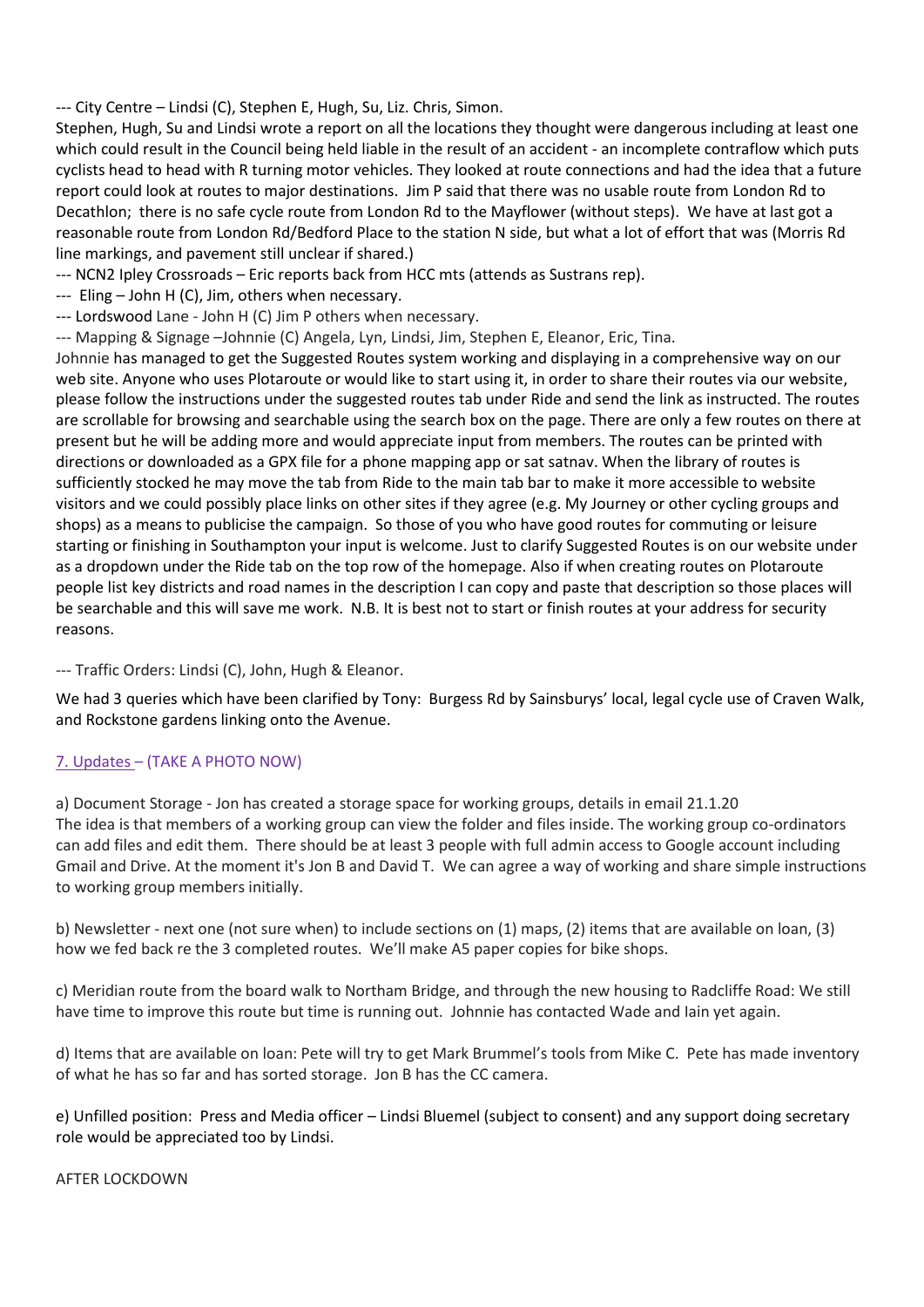e) Hu and Su (or others) to invite councilors to join us on rides in the spring/summer. We could ask councilors where they presently drive to and show them routes from (near) their homes to their destinations.

f) Lyn, Angela and Katherine have drafted email about routes in and out of the hospital. After lockdown, Angela will email to the "link person" for hospital that Wade gave us (Angela knows them).

g) Edit our Membership postcards and Cycle Code leaflets and get more printed?

# 8. AOB

a) Discussion re this article: pop up bike lanes during the lockdown to encourage people to cycle for exercise or transport to work whilst there is little traffic on the roads.[https://www.theguardian.com/world/2020/apr/13/pop](https://www.theguardian.com/world/2020/apr/13/pop-up-bike-lanes-help-with-coronavirus-social-distancing-in-germany?CMP=Share_iOSApp_Other&fbclid=IwAR2oAZDA5x8g8tUrK0WeyW7PKKph5NPJCmCpT0VXQkLQL9ezSFdpYDJEw08)[up-bike-lanes-help-with-coronavirus-social-distancing-in-](https://www.theguardian.com/world/2020/apr/13/pop-up-bike-lanes-help-with-coronavirus-social-distancing-in-germany?CMP=Share_iOSApp_Other&fbclid=IwAR2oAZDA5x8g8tUrK0WeyW7PKKph5NPJCmCpT0VXQkLQL9ezSFdpYDJEw08)

[germany?CMP=Share\\_iOSApp\\_Other&fbclid=IwAR2oAZDA5x8g8tUrK0WeyW7PKKph5NPJCmCpT0VXQkLQL9ezSFdpY](https://www.theguardian.com/world/2020/apr/13/pop-up-bike-lanes-help-with-coronavirus-social-distancing-in-germany?CMP=Share_iOSApp_Other&fbclid=IwAR2oAZDA5x8g8tUrK0WeyW7PKKph5NPJCmCpT0VXQkLQL9ezSFdpYDJEw08) [DJEw08](https://www.theguardian.com/world/2020/apr/13/pop-up-bike-lanes-help-with-coronavirus-social-distancing-in-germany?CMP=Share_iOSApp_Other&fbclid=IwAR2oAZDA5x8g8tUrK0WeyW7PKKph5NPJCmCpT0VXQkLQL9ezSFdpYDJEw08) 

and [https://www.thetimes.co.uk/article/coronavirus-cars-to-be-banned-from-roads-so-joggers-can](https://www.thetimes.co.uk/article/coronavirus-cars-to-be-banned-from-roads-so-joggers-can-exercise-safely-during-lockdown-l2dp03v8m)[exercise-safely-during-lockdown-l2dp03v8m](https://www.thetimes.co.uk/article/coronavirus-cars-to-be-banned-from-roads-so-joggers-can-exercise-safely-during-lockdown-l2dp03v8m)

and [https://www.livingstreets.org.uk/news-and-blog/press-media/local-authorities-given-more](https://www.livingstreets.org.uk/news-and-blog/press-media/local-authorities-given-more-powers-to-reallocate-road-space-to-help-social-distancing/)[powers-to-reallocate-road-space-to-help-social-distancing/](https://www.livingstreets.org.uk/news-and-blog/press-media/local-authorities-given-more-powers-to-reallocate-road-space-to-help-social-distancing/)

and <https://twitter.com/whyrwenotgrnr/status/1249986999366320128?s=21>

and [https://medium.com/@jurgenthoelen/belgian-dutch-study-why-in-times-of-covid-19-you-can-not-walk](https://medium.com/@jurgenthoelen/belgian-dutch-study-why-in-times-of-covid-19-you-can-not-walk-run-bike-close-to-each-other-a5df19c77d08)[run-bike-close-to-each-other-a5df19c77d08](https://medium.com/@jurgenthoelen/belgian-dutch-study-why-in-times-of-covid-19-you-can-not-walk-run-bike-close-to-each-other-a5df19c77d08)

Lyn will send email to Wade about this and b and d1 and d2 below. eg. Any duel carriageway - The Avenue, Winchester Road, Tebourba Way, A3024 from Bitterne station to town, Riverside park/Bitt tri to Portswood. b) People need to know how to get bikes serviced. David has made list on our website and fb of the cycle shops that are open during the Covid-19 lockdown (thanks David)

[https://www.southamptoncyclingcampaign.org.uk/2020/news/cycle-shops-open-during-covid-19-lockdown/](https://l.facebook.com/l.php?u=https%3A%2F%2Fwww.southamptoncyclingcampaign.org.uk%2F2020%2Fnews%2Fcycle-shops-open-during-covid-19-lockdown%2F%3Ffbclid%3DIwAR02R5bhm9Kc40GaycUn2EqgypuZJDiIv9diu-MbYdDZdCJFh2R2nSdIYSU&h=AT0DsAYdlaURe3jrylJQPyCUlaYJRSWVhAhnZfaW2fP0_yI2DjswO_9TdYbk_P-v_9uXolPYvLQKB3Pb5MONq3EX8dmg4Iqir6QGTiyUrMrYvgaaCax4DVu1f8cI-n4BFuM&__tn__=-UK-R&c%5b0%5d=AT3ECkiSkV_gusAanyF0pHlYDz7XiYVSMinS_UgHH04Pa2eZdJtDzgRYgQpHXoufh70EqhajuOehdT6cyipIKwJJFOumdRLWM-x62DZ3nuWqmI-LBwi8rK0a74EpGZWu6NmEYZaK69OnFpiB1cD9zVFnnT6RcJjcEGxMiH0a_T5U-VkdwpCbjgVA) Also advice on how to get old bike up and running. Bike doc still in Guildhall Sq. **Lyn** will write to Echo about cycle shops being open etc – others do too please.

c) Please write letters!! Lyn has been quoted in 2 articles (Echo and BBC) re cycling in/after lockdown. Also from Cycling UK: "Cycling UK is keen to focus on a grassroots initiative. With reduced traffic and more children learning to ride, there have been some pleasant signs we've noticed when out on rides these past few weeks, but we'd be missing a trick if we weren't putting pen to paper or fingers on keyboards to remind people that this doesn't have to be a short-term shift and that active travel needs to play a bigger role in our post-virus lives. This week's sofa campaign looks at how to write a letter to your local newspaper. [https://www.cyclinguk.org/article/campaign-your](https://www.cyclinguk.org/article/campaign-your-sofa-write-letter-your-local-paper)[sofa-write-letter-your-local-paper](https://www.cyclinguk.org/article/campaign-your-sofa-write-letter-your-local-paper) Please write!

d) David emailed more ideas (pasted): "Once the lockdown is relaxed, is there anything we could do to encourage people to continue cycling in Southampton? We will discuss these at next meeting, depending on response from Wade:

**1. Set up schemes to reduce cycle theft.** A commonly quoted statistic on the topic of cycle theft is that *"17% of cyclists experience bicycle theft. Of these, 24% stop cycling and 66% cycle less often."*

*[http://www.bikeoff.org/design\\_resource/ABT\\_problem\\_why\\_prevent.shtml](http://www.bikeoff.org/design_resource/ABT_problem_why_prevent.shtml) Cycle theft, and fear of it, is found to discourage and impede cycle usage (Davies et al. 1998). Interviews with victims of cycle theft also indicate that few replace their bicycles once stolen (Mercat and Heran, 2003). UK research shows that, 17% of cyclist experience bicycle theft. Of these, 24% stop cycling and 66% cycle less often (DTR/TRL 1996)*

Working with the council to create a safe cycling environment will encourage people to take up cycling, however cycle theft will deter them from continuing to cycle.

A successful approach for reducing cycle theft that could be tried in Southampton is the use of bait bikes. <https://www.theguardian.com/environment/green-living-blog/2010/jun/30/police-thefts-bait-bikes> *This tactic, also known as decoy or tracker bikes, sees police leaving badly locked, or even unlocked, bicycles in vulnerable locations. They are fitted with hidden GPS devices, letting officers trace them to the thieves, or better still to a lock-up or warehouse used by gangs to store lots of stolen bike. ..... The pilot schemes seemed to show bait bikes are a significant deterrent. Bikes thefts dropped by 45% at Cambridge rail station when British Transport Police tested the method. Even in the UK's bike theft capital, London, rates dropped by around a third in one local trial.*